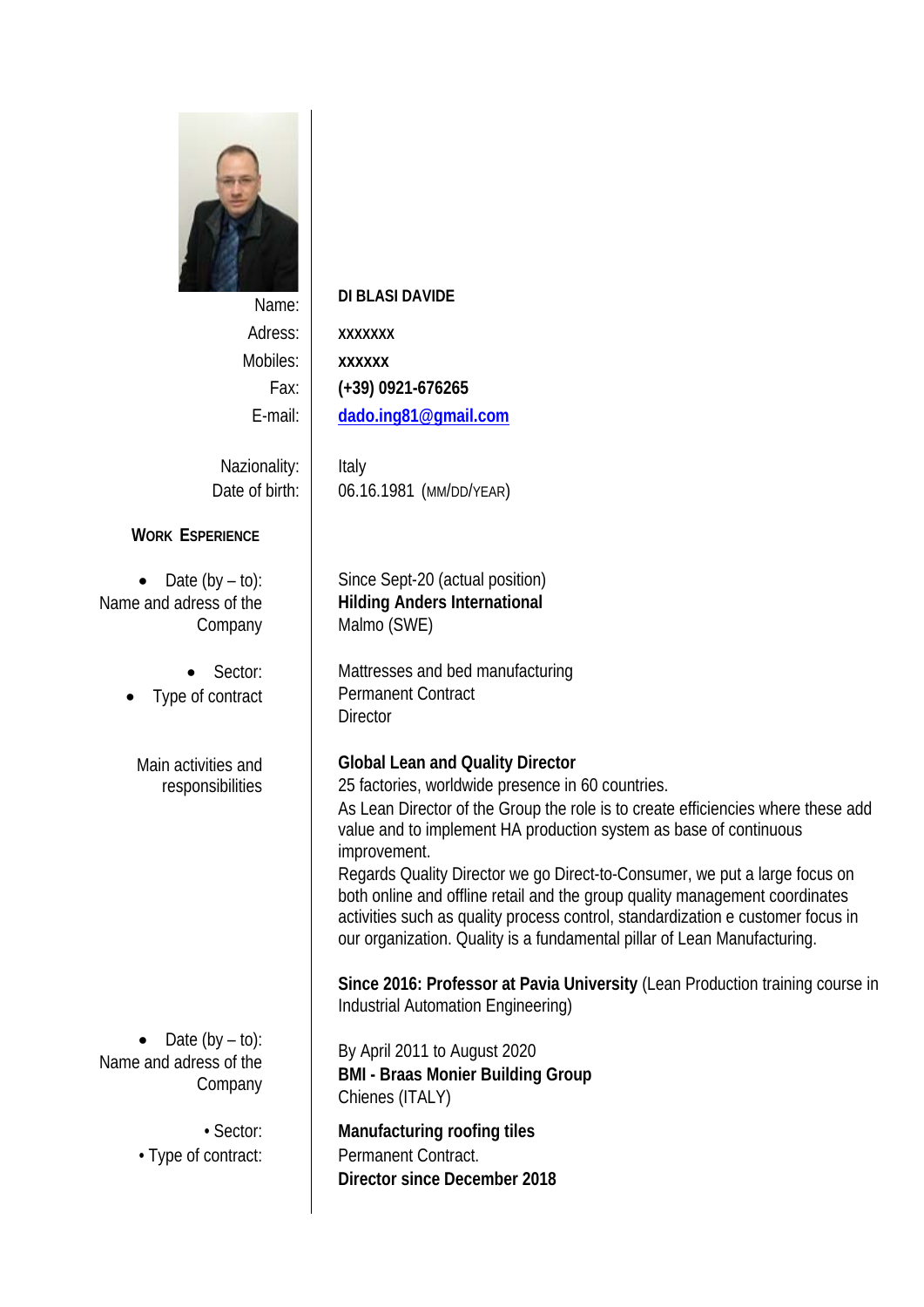Main activities and responsabilities

#### *BMI – resume work:*

#### *2019*

#### *Italy and Turkey Industrial Director*

Direct responsibility of Industrial Department, H&S, Quality, Tech-Office 7 manufacturing plants, 220 employees, 70M€ 4,5 mln€ Capex, 1mln€ saving initiatives to be achieved in 2019

# *2017-18*

## *Castelletto di B. Plant Manager*

Clay plant, 24/7, 40 employees, 15M€ Direct responsibility of plant management 1mln€ Capex/year, 1mln€ FixCost yearly bdg Safety and Quality Improvement Plan Production planning, logistics, raw materials People development: continuous improvements projects

# *2014-17*

## *South-East Europe Operations Performance Manager*

24 plants, Italy, Spain, Portugal, Turkey, Eastern Europe Directly report to Regional Industrial Director South-East Coordination of Lean Manufacturing Program (Factory Excellence): developed in 2 year in 11 countries (all plants of the Region)

Industrial Performance improvements projects and footprint optimization:

- Spain & Portugal (2016): integration program
- IBL coprture acquisition ITA (2016): leading integration program
- Eastern Europe productivity improvement plan (2017)
- Germany productivity improvement plan (2017)
- France productivity improvement plan (2017-18)

## *2011-14*

#### *Plant Manager Caltanissetta*

Concrete plant, 20 employees, 6M€ Direct responsibility of plant management Poor performance and higher production costs in Italy plants in 2011 2.5 mln€ Capex invested in 3 years -30% variable cost reduction in 3 years World Class Medal Plant in 2015 (Lean Manufacturing Program)

• Name and adress of the Company:

• Date (by – to): By May 2007 to April 2011 **FIAT-CHRYSLER AUTOMOBILES** Termini Imerese Plant Pomigliano Plant Toledo (USA), Belvidere (USA) • Sector: Automotive • Type of contract: **Permanent contract.**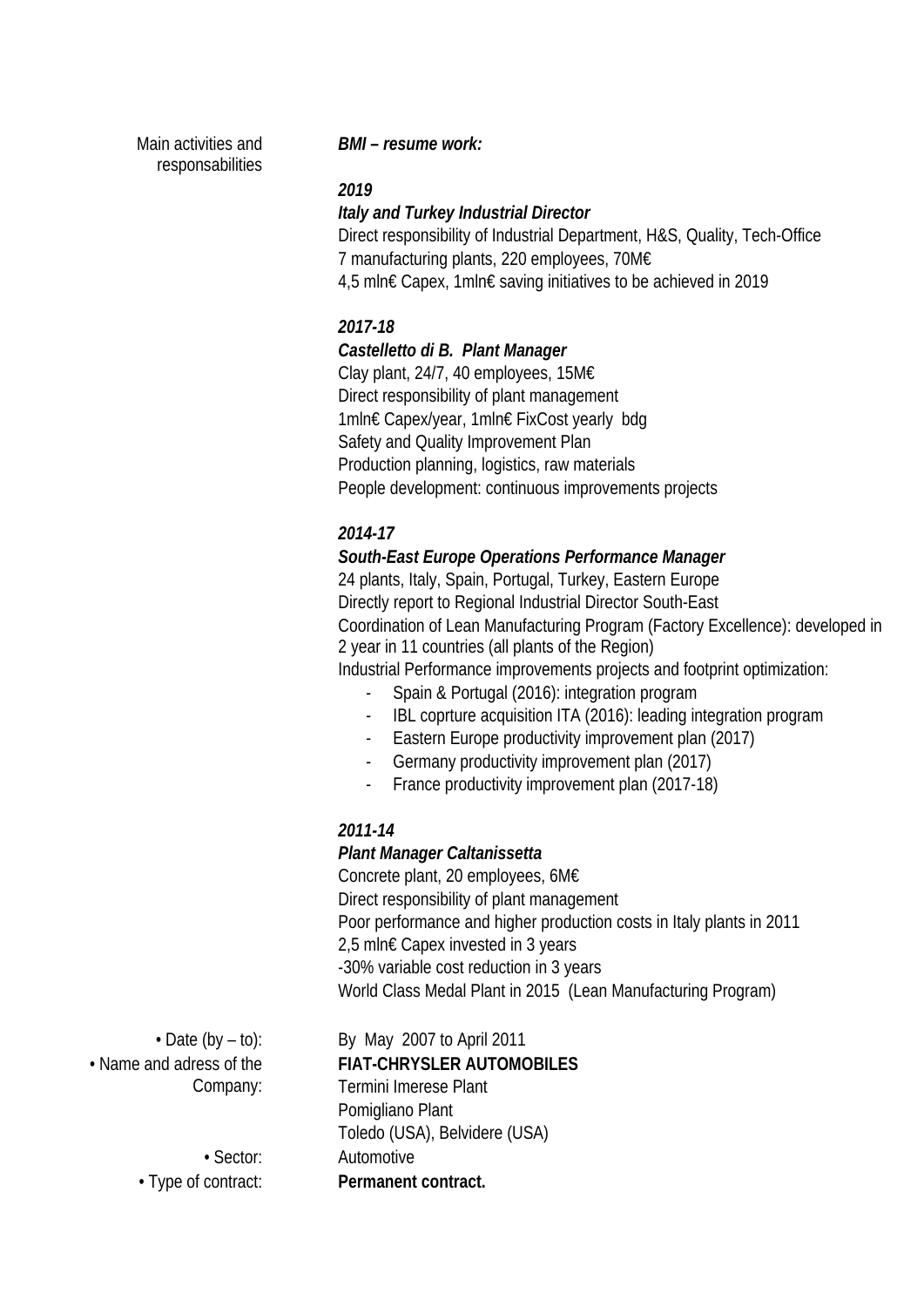• Main activities and responsabilities: - *Fiat-Chrysler Automobiles – resume work:* 

#### **2011**

#### **Pomigliano Plant**

#### **Assembly Shop – Shift Manager**

- New assembly line for start-up new Panda production in the plant
- To organize and coordinate 10 lines (300 workers in total)
- Optimize workplace organization
- Unions relationship
- Change mgm process: leading new FCA values

## **2010**

# **CHRYSLER Assembly Plants (Belvidere IL, Toledo OH - USA):**

**World Class Manufacturing SUPPORT** (lean production: workplace organization, quality control, logistic optimizations)

- Improving quality of the product through a robust and fool-proof process.
- Waste reduction focus on production lines.
- **IMPROVING EXECTED IN A SAFETY OF THE WORK-PLACE**
- People empowering
- Reducing obsolescence and damage of materials
- Reducing significantly of quality costs (defects, scraps e reworking losses)
- Leading continuous improvement on shop-floor level

#### **By September 2008 to 2010: Senior Production Engineer**

**Assembly Unit – Lines ¾ Responsible** (doors and dashboards assembly line, n° 40 workers) with the following tasks:

- Safety, Quality and production: full responsability
- Human errors reduction: training area development
- World Class Manufacturing Workplace Organization and Quality pillars
- NVAA activities reduction: main focus for productivity increasing
- Specific competence about safety.

**By May 2007 to July 2008:** Quality Control Process Engineer

Assembly Shop – management of n°15 workers for statistical process control

- Creating specific Control Plan focalised to certify tools and machine in assembly lines
- Leading specific actions for non capability process
- Focusing to reduce to zero quality issues due to non capabilty machines.

• Date (by  $-$  to): By December, 4 2006 to May, 14 2007

**FIAT GROUP AUTOMOBILES** – Termini Imerese Plant Lungomare Sen. Avv. Giovanni Agnelli 90018 Termini Imerese (Pa) • Sector: Automotive: Lancia Y.

Company:

• Name and adress of the

• Contract: Stage.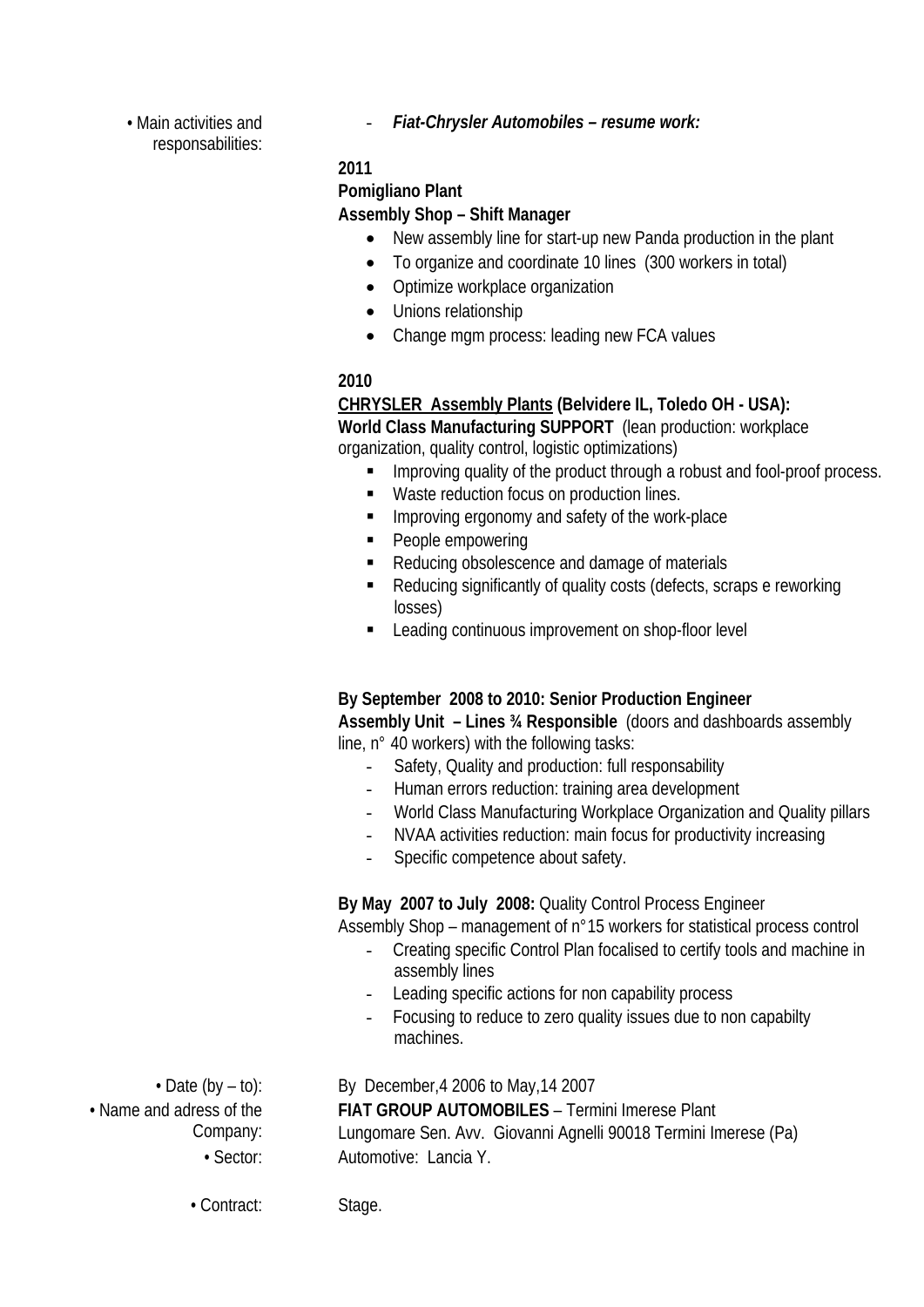| · Principali mansioni e<br>responsabilità: | Industrial Engineer – Leading the first application and development of Fiat-auto<br>Production System based on World Class Manufacturing for starting new<br>workplace organization activities in assembly line. |
|--------------------------------------------|------------------------------------------------------------------------------------------------------------------------------------------------------------------------------------------------------------------|
| $\cdot$ Date (by $-t$ o):                  | By September 2005 to July 2006                                                                                                                                                                                   |
| • Name and adress of the<br>Company:       | STMicroelectronics Srl - Statale Primosole, 501 - 95121 Catania                                                                                                                                                  |
| · Sector:                                  | <b>Microelectronics</b>                                                                                                                                                                                          |
| • Contract:                                | Stage in "IP&C division - MPA Group" for experimental thesis by the project to<br>final layout of each parts of a digital controller for VRM system.                                                             |
| • Main activities:                         | Designer of CMOS analogic and digital circuits.                                                                                                                                                                  |
| <b>EDUCATION AND TRAINING</b>              |                                                                                                                                                                                                                  |
| $\cdot$ Date (by – to):                    | 2019                                                                                                                                                                                                             |
| • Name of the school:                      | Ambrosetti Training for Directors, workshops partecipation:                                                                                                                                                      |
| Training subject:                          | <b>Comunications skills</b><br>$\overline{\phantom{a}}$                                                                                                                                                          |
|                                            | Effective Comunications and public speaking                                                                                                                                                                      |
|                                            | Industry 4.0 and lean manufacturing<br>$\overline{\phantom{a}}$<br>Leadership in complex organization                                                                                                            |
|                                            | New logistic concepts<br>$\qquad \qquad -$                                                                                                                                                                       |
| $\cdot$ Date (by $-$ to):                  | 2018                                                                                                                                                                                                             |
| • Name of the school:                      | Prosci - internal training BMI                                                                                                                                                                                   |
| Training subject:                          | <b>Change Management Process</b>                                                                                                                                                                                 |
| $\cdot$ Date (by $-$ to):                  | 2017-19                                                                                                                                                                                                          |
| • Name of the school:                      | <b>Cooperation with University of Pavia</b>                                                                                                                                                                      |
| Subject:                                   | Professor in Lean Production training course                                                                                                                                                                     |
|                                            | Automatic Industrial Engineering Department                                                                                                                                                                      |
| $\cdot$ Date (by $-$ to):                  | 2016                                                                                                                                                                                                             |
| • Name of the school:                      | <b>LUIC Business School</b>                                                                                                                                                                                      |
| Training subject:                          | <b>Master Class in Japan</b>                                                                                                                                                                                     |
|                                            | Lean Manufacturing Master (visitng Japanese Companies)                                                                                                                                                           |
| $\cdot$ Date (by – to):                    | 2014                                                                                                                                                                                                             |
| • Name of the school:                      | <b>GSML-Minitab Tool</b>                                                                                                                                                                                         |
| Training subject:                          | Statistic process control                                                                                                                                                                                        |
| • Date (by $-$ to):                        | 2011-12                                                                                                                                                                                                          |
| • Name of the school:                      | <b>Gustav Kaeser Training</b>                                                                                                                                                                                    |
| Training subject:                          | <b>Team Management and Leadership</b><br><b>Customer Orientation</b>                                                                                                                                             |
| $\cdot$ Date (by $-$ to):                  | September 2007                                                                                                                                                                                                   |
| • Name of the school:                      | European School of Management Italia, Torino.                                                                                                                                                                    |
| Training subject:                          | How to be effective in a complex organization                                                                                                                                                                    |
|                                            |                                                                                                                                                                                                                  |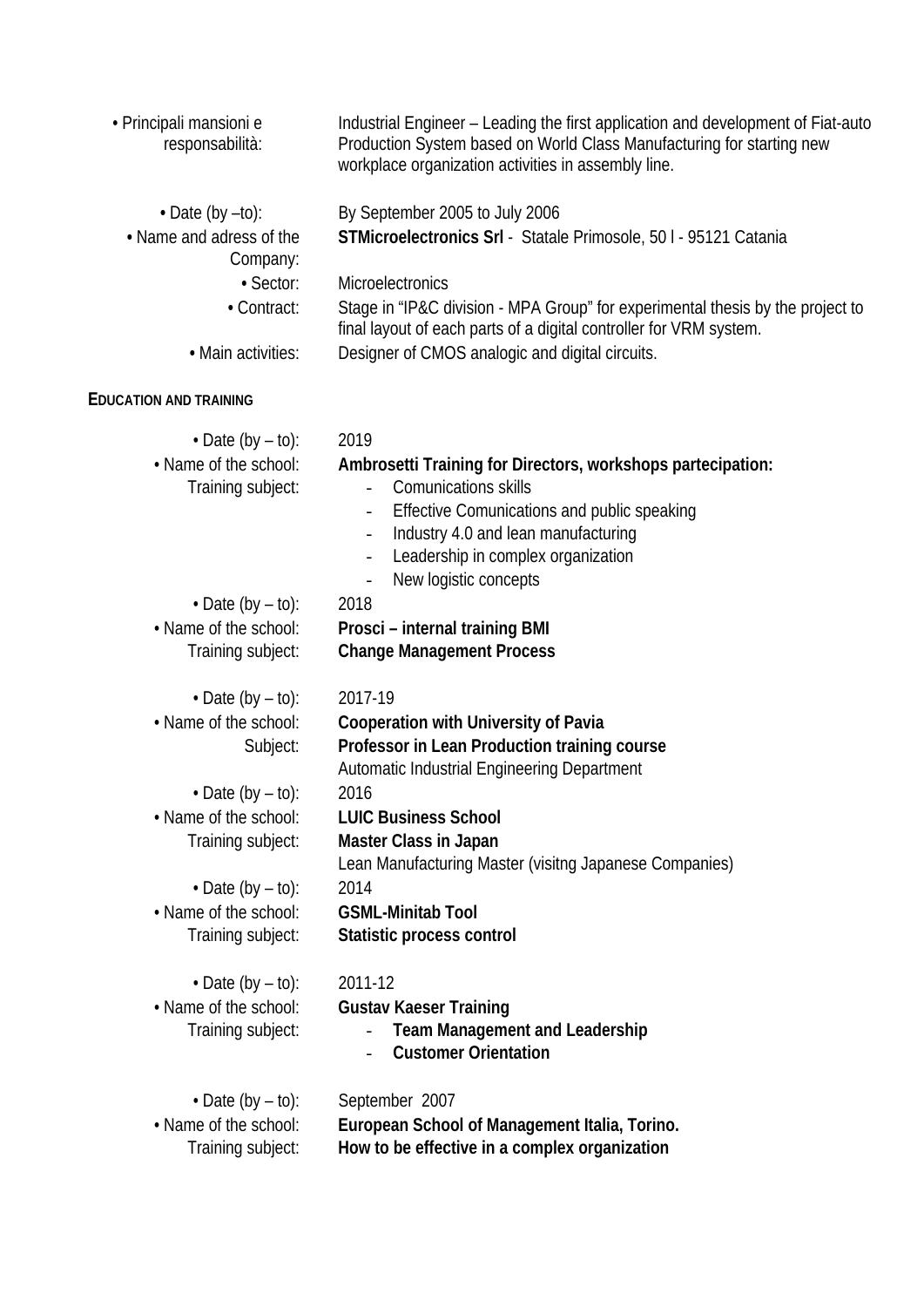## **EDUCATIONAL BACKGROUND**

| $\cdot$ Date (by $-$ to):              | By September 2000 to July 2006                                     |
|----------------------------------------|--------------------------------------------------------------------|
| • School name:                         | University of Palermo, Electronic Engineer                         |
| • Subjects                             | Microelectronics.                                                  |
| $\cdot$ Title:                         | Degree in Electronical Enginering (18/07/2006) valuation: 110L/110 |
| • Level in National<br>classification: | <b>Electronic Engineer</b>                                         |
| $\cdot$ Date (by $-$ tp):              | By September 1995 to July 2000                                     |
| • Name of the school:                  | Scientific Hight School E.Medi - Via Rosario - 90013 CASTELBUONO   |
| · Subjects:                            | Scientific tasks                                                   |
| $\cdot$ Title:                         | Scientific Maturity (valuation: 100/100)                           |
| <b>MAIN LANGUAGE:</b>                  | <b>ITALIAN</b>                                                     |
| OTHER:                                 | <b>ENGLISH - C1 level, European Certification</b>                  |
| • reading ability:                     | High                                                               |
| • writinig ability:                    | High                                                               |
| • understandig ability:                | High                                                               |

#### **MAIN SKILLS**

| RELATIONAL SKILL             | Healt and Safety comes first: leading with example, no tolerance, no<br>compromise<br>Living team working: works with colleagues in open minded way.<br>Leadership, empathy<br>Customer oriented (internal and external customers)<br>Engagment: promotes networking and giving feedbacks.<br>Lives, promotes and support organizational culture to achieve Company goals<br>Initiative and drive changes: adapt plans when changes are needed<br>Promotes positive attitude and keep focus |
|------------------------------|---------------------------------------------------------------------------------------------------------------------------------------------------------------------------------------------------------------------------------------------------------------------------------------------------------------------------------------------------------------------------------------------------------------------------------------------------------------------------------------------|
| <b>ORGANIZATIONAL SKILLS</b> | Able to break the old systems by introducing, driving and managing new.<br><b>Project Management</b><br>Analytical capacity and prioritization.<br>Driving on results<br>Ability to act quickly and effectively challenging.<br>Ability to work with strength and determination to achieve objectives and<br>according to the priorities.                                                                                                                                                   |
| <b>TECHNICAL SKILLS</b>      | Software skills:<br><b>SAP</b><br>Office, Google                                                                                                                                                                                                                                                                                                                                                                                                                                            |